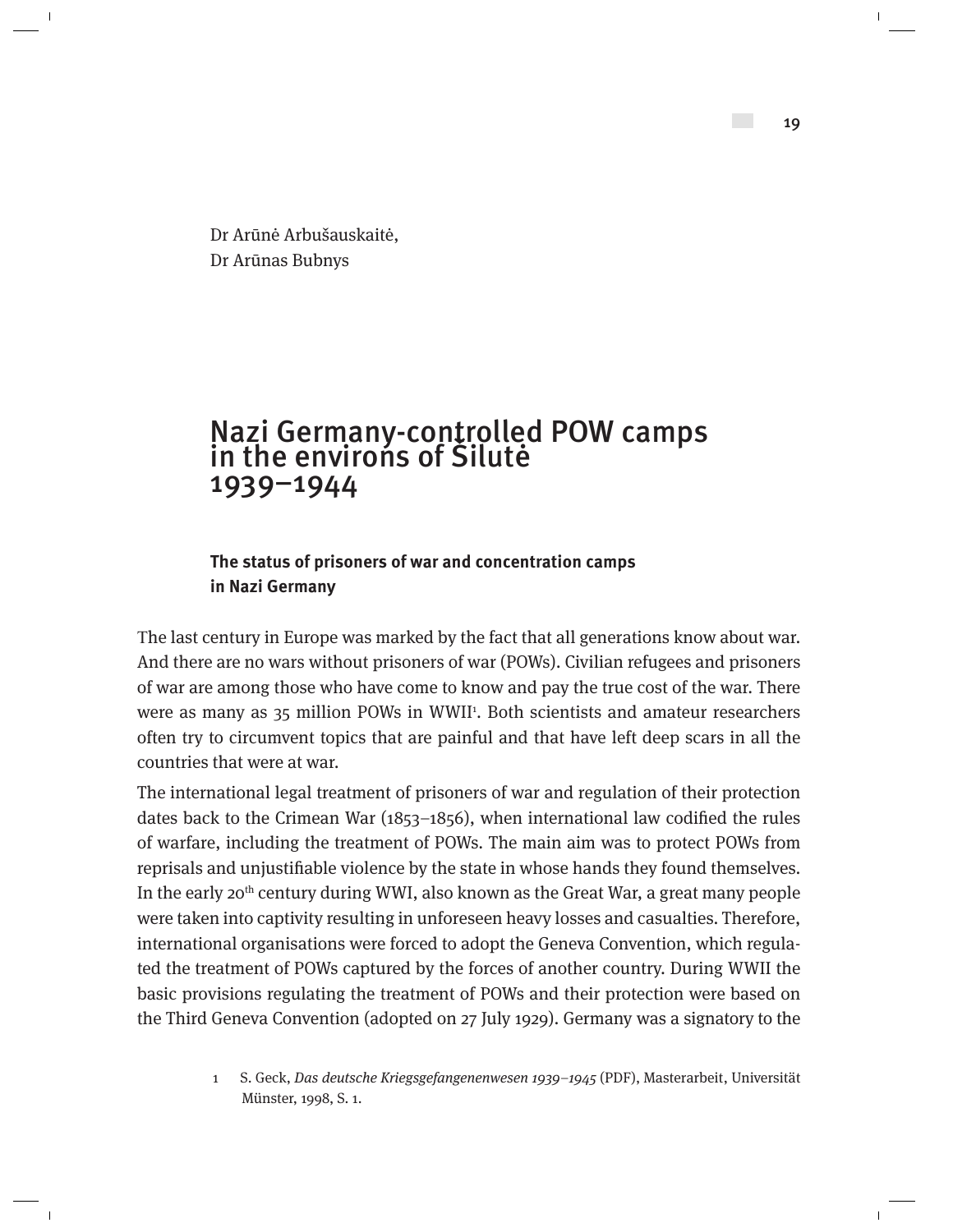$\overline{1}$ 

Convention. The Geneva Convention was ratified by 41 countries. Of the large countries, the Soviet Union did not ratify the Convention and this had disastrous consequences for the fate of Soviet POWs during the 1941–1945 war between Germany and the Soviet Union. The Third Geneva Convention had 97 articles<sup>2</sup>.

The main provisions of the Convention were aimed at significant improvement of the conditions, protection and supervision measures of POWs compared to those in WWI. This Convention gave POWs a status equivalent to the rank of soldiers of the state which captured them. For example, Article 2 stated that: 'Prisoners of war are in the power of the hostile Government, but not of the individuals or formation which captured them. They shall at all times be humanely treated and protected, particularly against acts of violence, from insults and from public curiosity. Measures of reprisal against them are forbidden'3 .

The Convention further emphasised that 'The detaining Power is required to provide for the maintenance of prisoners of war in its charge. Differences of treatment between prisoners are permissible only if such differences are based on the military rank, the state of physical or mental health, the professional abilities, or the sex of those who benefit from them' (Article  $4$ )<sup>4</sup>. Article 10 required that 'Prisoners of war shall be lodged in buildings [...]. The premises must be entirely free from damp, and adequately heated and lighted'.5 Articles 27–32 laid down the work and employment conditions of prisoners of war in detail: the types of industry and economy where prisoners of war could be used as the work force, what level of danger the work could involve and the duration of daily work; the work done by prisoners was to have no direct connection with the operations of the war and improvement of the capacity of the country at war. Prisoners of war other than officers could be employed, unless officers asked for suitable work. Prisoners of war mostly worked in agriculture, coal or salt mines, quarries, factories, sawmills, breweries, railway construction and forestry operations. Prisoners of war working for private individuals or legal entities had to be paid wages. Workmen were to be allowed a rest period of twenty-four consecutive hours per week. Article 76 required that prisoners of war who died in captivity be honourably buried and that the graves bear the necessary indications<sup>6</sup>.

- 2 Ibid., S. 3, 4.
- 3 Convention relative to the Treatment of Prisoners of War. Geneva, 27 July 1929 [available from www.icrc.org, accessed 2015-01-07].
- 4 Ibid.
- 5 Ibid.
- 6 Ibid.

 $\overline{1}$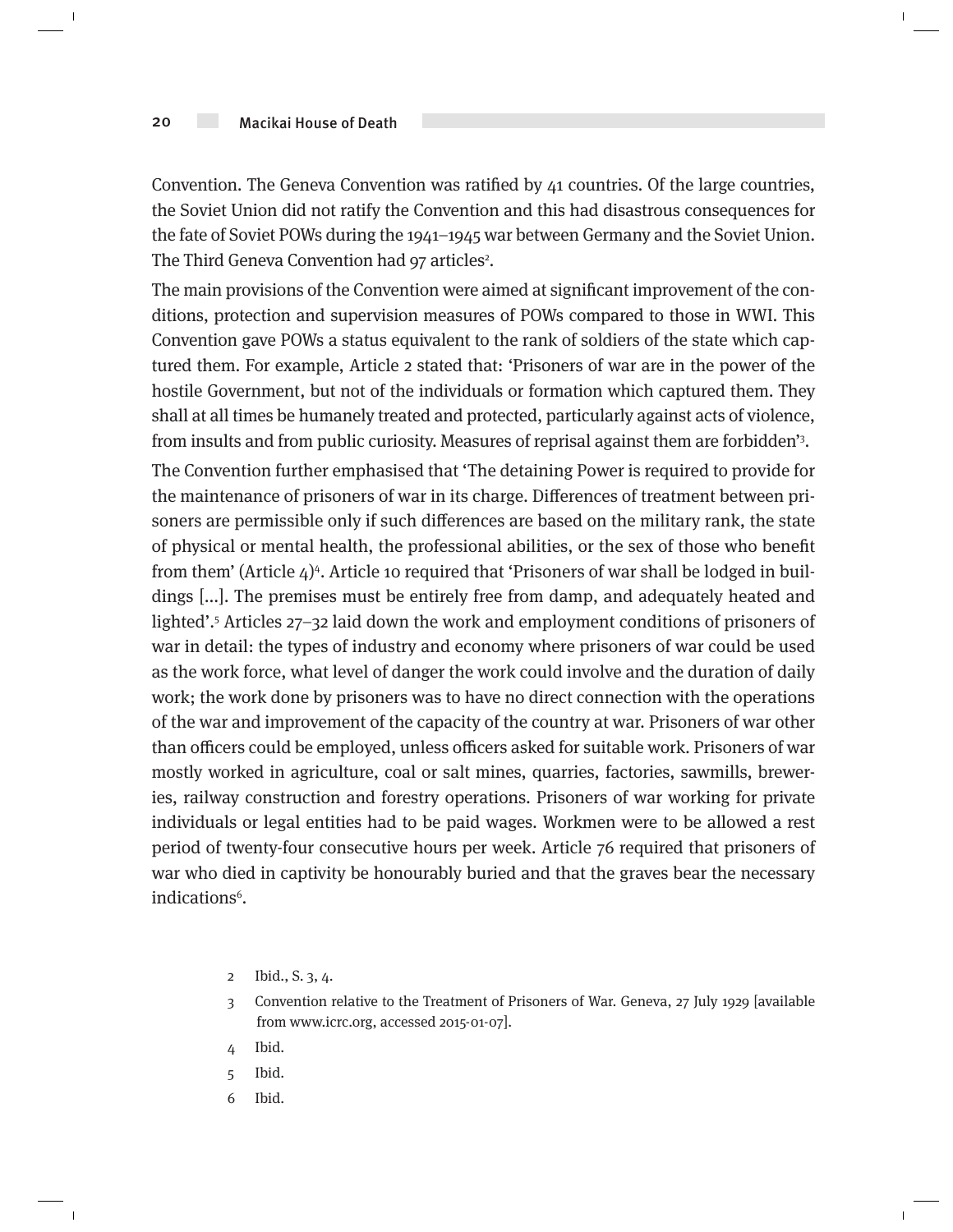$\overline{\phantom{a}}$ 

 $\overline{1}$ 

Close economic ties were established between the camp and the town of Šilutė. The camp provided labour force to a number of people and organisations, while such enterprises as Juodžuveitas' bakery, Leitner's slaughterhouse in Verdainė, Rozė butcher's<sup>100</sup> and other retailers and wholesalers profited from supplying products to the camp. In addition, local residents worked at the camp. In wartime conditions this guaranteed survival. It should be noted that the local elite in Šilutė felt as if they were home again after 16 years spent under the rule of the Lithuanian government<sup>101</sup>. In 1942 Petras Šileikis (b. 6 January 1907), a carpenter who worked in the camp, was charged with possessing clothes of Russian POWs with the intention to sell them102. Šileikis was arrested and jailed in Šilutė. On 6 August 1942, Šilutė District Court sentenced Šileikis to four months in prison including the time he had already been jailed for and to pay the court costs $103$ .

## **1943–August 1944 – LUFT period**

In 1943, reorganisation of the Šilutė camp to a Luft-type camp started. In early spring, Šilutė Railway Station was packed with wagons containing building materials. Several RAD teams also arrived. In July 1943, on the road to the former Macikai estate a new sign for the Luftwaffe POW camp No 6 (Kriegsgefangenenlager Nr. 6 der Luftwaffe) was put up. Construction of the barracks started. They were built in two rows separated by two rows of barbed wire fence with a gap between. The first POWs of the Allied Forces – (British) Royal Air Force (RAF) – were brought in May 1943. The prisoners were thoroughly searched, photographed, their fingerprints were taken, and each prisoner was issued with a metal tag with an ID number. Air Force prisoners were accommodated in the barracks and segregated by country. Each such country compound was marked with a letter. The requirements of the Geneva Convention were observed in the Luft-type camps. According to internet sources, the first British and Canadian non-commissioned officers were sent to Stalag Luft VI in Šilutė from the POW camp Stalag Luft I in Barth in June 1943. The first American POWs appeared in Macikai camp in February 1944 $104$ . In spring

- 100 A. Margis remembers: 'When Leitner did not have meat we were sent to Tilsit to get horse meat, but when even that was short we would bring silver foxes from the fur animal farm in the suburbs' – "Pėdsakai neišblėso", Komunistinis darbas, 1963-11-19, Nr. 136.
- 101 The Lithuanian period (1923–1939) was treated by German supporters of Klaipėda Region as 'occupation'.
- 102 Interrogation protocol of 13 June 1942 of C. Grube, LCVA, f. 1573, ap. 7, b. 917, l. 2.
- 103 Judgement of 6 August 1942 of Šilutė District Court, ibid., l. 19–21.
- 104 Stalag Luft VI Heydekrug on the map [available from www.gps-practice-and-fun.com, accessed 2014-11-15].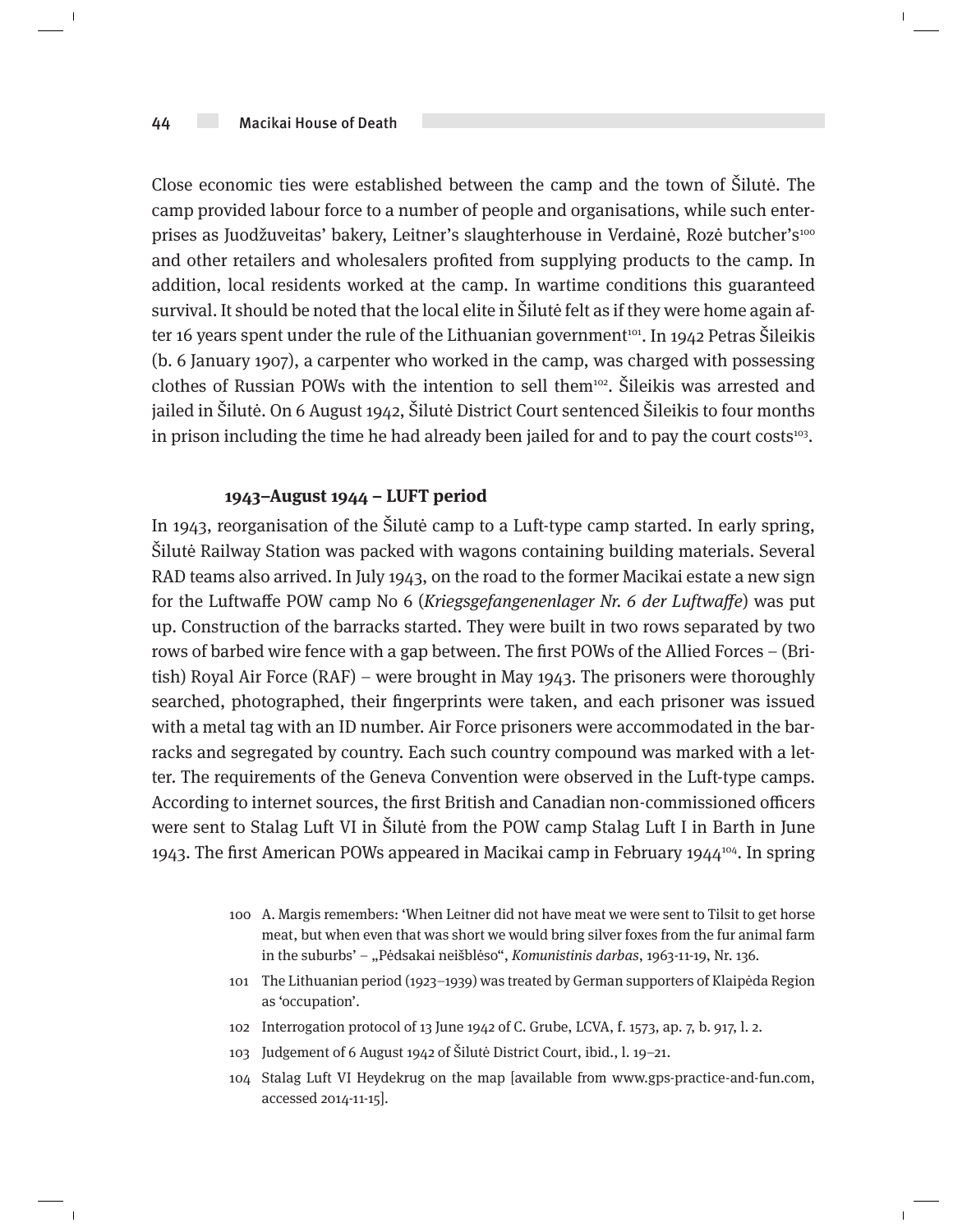1944, American POWs were separated from British POWs and transferred to compound E. There was a double barbed wire fence between sectors. The entire camp area was also surrounded by two rows of barbed wire fences up to 3.4 m in height and at night guards patrolled in the gap between the fences. There were watchtowers in the corners and in the middle of the camp with powerful searchlights and armed guards. About 60 centimetres above the ground inside the fence was a strand of wire called 'the warning wire', this marked the boundary beyond which a prisoner would be shot immediately without warning<sup>105</sup>.

In OKW Organisational Order No 51 of 18 November 1943, the Šilutė camp is already called camp VI under the authority of the Luftwaffe<sup>106</sup>. In the first half of 1944, the camp consisted of three compounds A, C and  $E$  – for American, British and joint American and British POWs. All British POWs were pilots. The camp consisted of 10 brick barracks, each with a capacity of 552 people, and 12 wooden barracks with 54 prisoners in each. So the camp could accommodate a total of 6,168 prisoners. The barracks had triple bunks made from wooden boards, desks, lockers and stools. The heating of the barracks was satisfactory, but ventilation was poor. There was also a laundry room, a barrack, which served as chapel and a theatre with eight small rooms<sup>107</sup>. Western POWs were not required to work, unless they wanted to. The POWs had the right to correspond with their family members and relatives. Food was poor, but westerners received both food and clothing from the Red Cross<sup>108</sup>. Compound A was completed and began to function in early June 1943 with the arrival of British POWs from Stalag Luft III. By September 1943 the compound was fairly full. New British POWs were then housed in Compound K together with British, Canadian, Australian, New Zealand airmen and airmen from other former British colonies. Polish troops under the command of General Władysław Anders were also held in Macikai<sup>109</sup>. Compound K consisted of four rows of barracks (E, F, G and H) with 13 barracks in each row. Each barracks would select their leader, for example, Fred Salemme was elected the leader of barracks F-2. Leaders elected the camp council<sup>110</sup>. American pilot Don Kremper was brought to Macikai camp in the third week of February 1944. He remembered that he was finger printed, issued a tag with number

- 105 S. Mėlinauskas, Macikai: Sugrįžimas atminties takais, p. 43, 44.
- 106 OKW Organisational Order No 51 of 18 November 1943, BAL, B 162/1903, l. 717.
- 107 Stalag Luft VI [available from www.b24.net, accessed 2014-12-15].
- 108 Ibid.
- 109 S. Mėlinauskas, Macikai: Sugrįžimas atminties takais, p. 26, 33.
- 110 The Fred Salemme Story [available from www.angel45-2b.com, accessed 2014-11-26].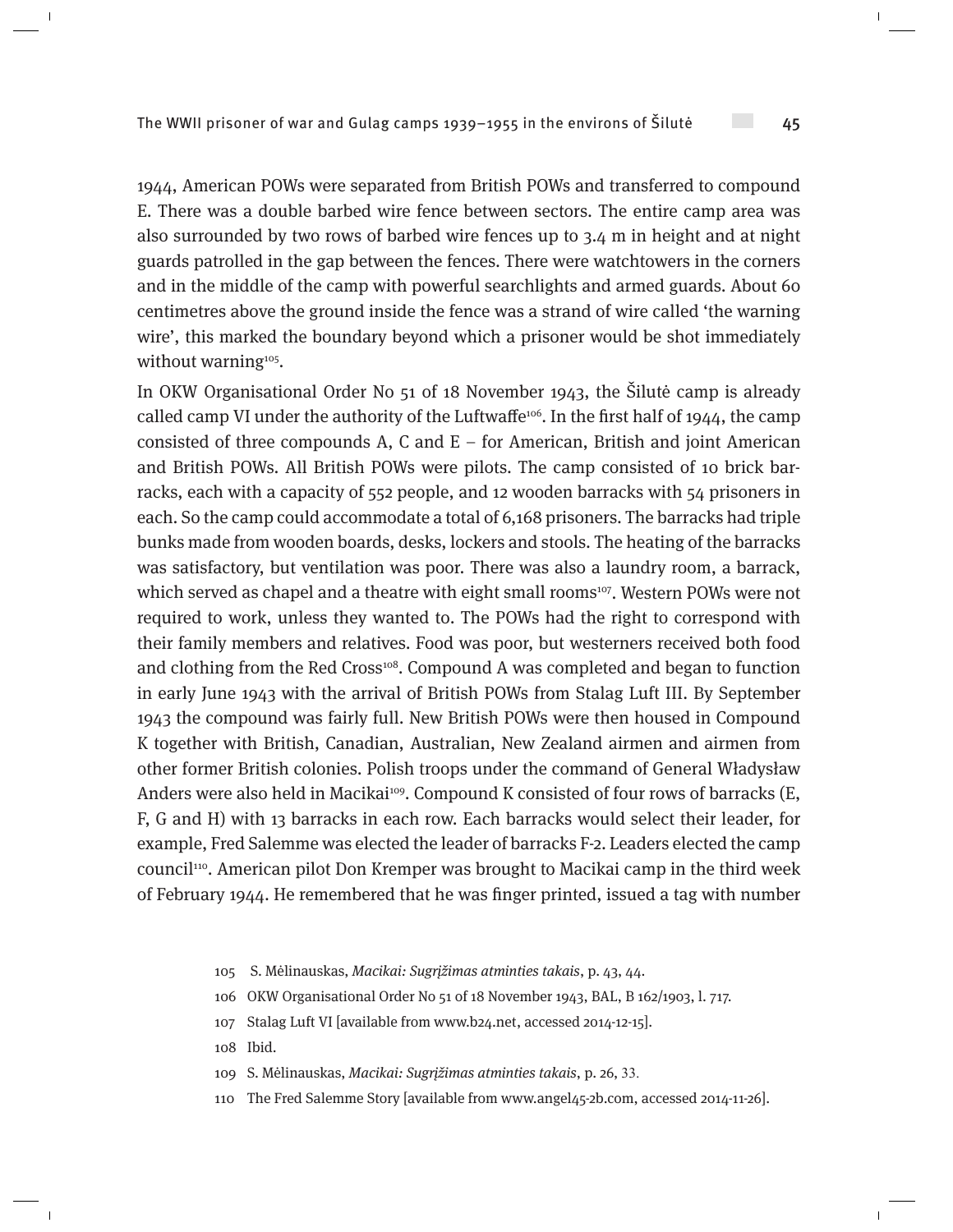#### 46 Macikai House of Death

1394 and assigned to compound E, brick barracks F, room 6. Each room had triple bunks and held a total of 60 men<sup>111</sup>. In February 1944, US Air Force POWs were delivered to Macikai. They were held for about a month together with the British airmen. This was very helpful to them, because the British already had considerable experience of life in captivity, knew the nuances of life in the camp, and were able to give useful tips to their brothers in arms. For as long as the Americans did not receive help from the International Red Cross, the Canadians shared their food with them. The Germans provided food to prisoners twice daily; however, the portions were not sufficient for survival. Had it not been for the Red Cross, prisoners would have been starving<sup>112</sup>.

Daily life prisoners. Western POWs had the right to contact their family members and relatives. They were allowed to send one letter and two postcards a month. The letters were checked by German censors and any prohibited information was crossed out. Airmail letters took a month to arrive and regular mail – over 9 weeks $113$ . American POWs had a secret radio in the camp. At midnight they listened to radio broadcasts from London. Radio broadcasts transmitted coded information to anti-Nazi underground organisations and POWs in western and central European countries<sup>114</sup>. Even western prisoners admitted that the camp administration treated them correctly. In winter prisoners suffered from the cold because of poor heating; prisoners were also freezing during long morning and evening inspections. There was a punishment room (prisoners called it the 'cooler'). Prisoners were placed in the punishment room for violation of internal rules of the camp. Those in the punishment room received only bread and water<sup>115</sup>. Prisoners of each barracks had to elect an elder. Barracks elders formed a compound council, which elected a leader. The 40-year pilot Sergeant James Dixie Deans was the leader of the British compound. He was captured in 1940 and before arriving in Macikai was held in two other camps. Deans spoke German well and this helped in communicating with the camp administration. The Americans elected Sergeant Frank Paules, who was both a good organiser and diplomatic, as their leader. Prisoner Bill Krebs from Pennsylvania of German origin was very useful. He spoke fluent German and was able to speak convincingly to his interlocutors and the camp administration officials. Canadian prisoners were led by Sergeant Clark. Leaders of compounds communicated with the International

- 111 Stalag Luft 6 [available from www.b24.net, accessed 2014-12-15].
- 112 S. Mėlinauskas, Macikai: Sugrįžimas atminties takais, p. 34.
- 113 Ibid., p. 45.

 $\overline{1}$ 

- 114 The Frank Paules Story [available from www.angel45-2b.com, accessed 2014-11-26].
- 115 S. Mėlinauskas, Macikai: Sugrįžimas atminties takais, p. 45, 46.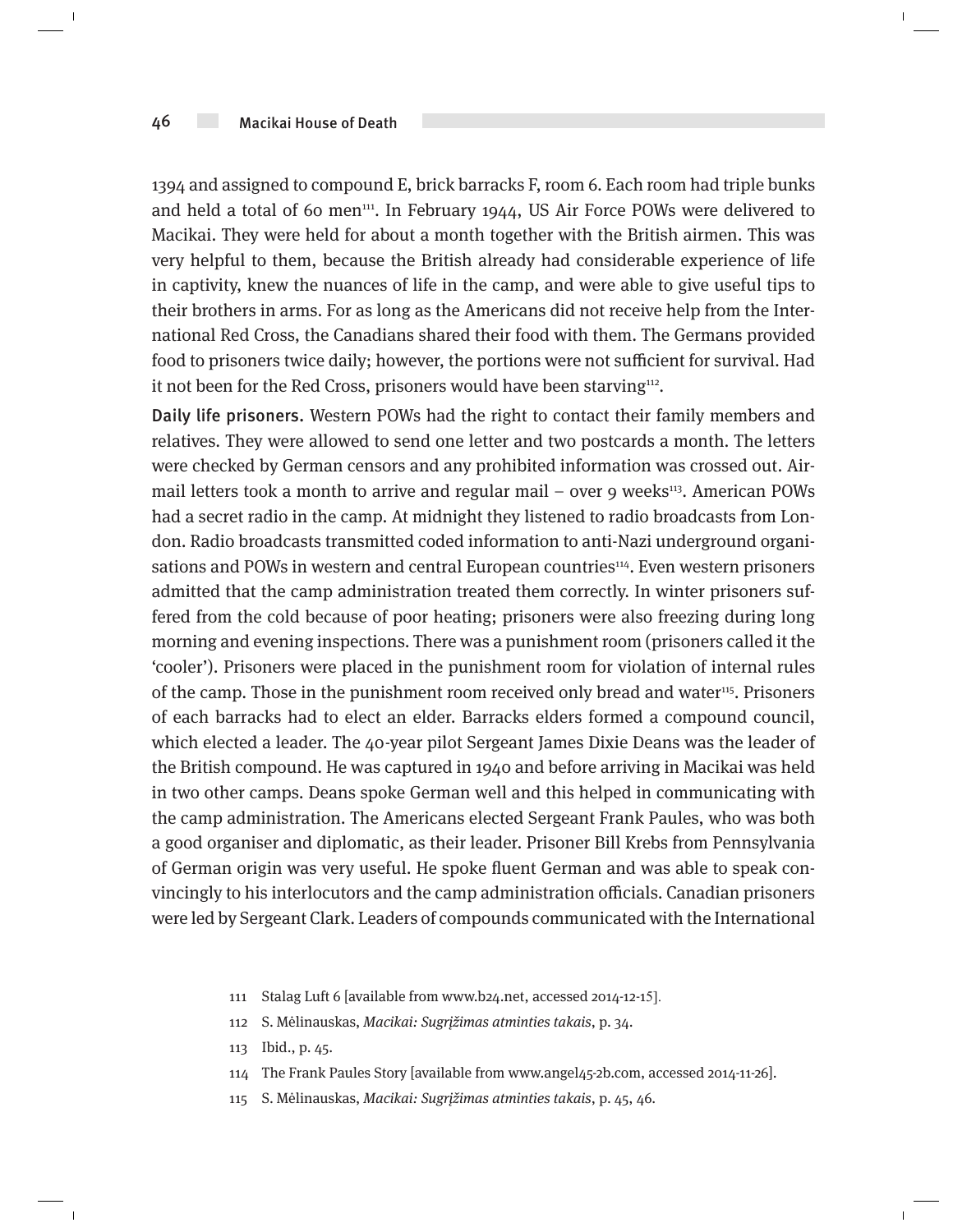Red Cross representatives who came to the camp and passed their requests and wishes to them<sup>116</sup>. Prisoners were engaged in self-education and cultural affairs. From the books sent to them by their relatives, a library was organised. The library of the American compound had about 6,000 books. Prisoners established various courses (for example, a course on the German language). The British established a school called Royal Air Force School of Prisoners of War Stalag Luft VI Germany. The school had three forms, and lessons and examinations were held. The British school had two libraries – technical and general. The Americans put together a theatre group playing mostly comedies. The so-called theatre rooms accommodated about 200 people. American Sergeant Tom McHale issued a newspaper for prisoners Barbed Wire News. There was only one copy of the newspaper. The first issue was published on 18 April 1944 and the last – on 24 June 1944. A total of 30 issues were published. British prisoners also published their own newspaper Yorkshire Post. Camp prisoners arranged various sporting events: football, cricket, boxing and other events<sup>117</sup>.

Escapes of POWs from the camp. The POW camp security was quite strong. In addition to the regular guards, Abwehr and Gestapo officials served in the camp. Their duty was to guard the POWs and prevent potential escapes and other prohibited activities. In 1944, Major Gruber, who was blind in one eye (the injured eye had a patch over it), served as the senior Abwehr officer in Macikai camp<sup>118</sup>. Very much like in other POW camps, prisoners in Macikai dreamt of freedom and attempted to escape from the camp. British POWs who had longer imprisonment experience were best prepared to escape from the camp. Some of them had tried it in several other POW camps also. The British even had a special escape committee, which had to plan and implement escapes from the camp. The committee was led by Jock Alexender. One of the ways to escape was through a tunnel. Digging a tunnel was long, tedious, dangerous work. It was further exacerbated by the fact that the ground water was 1.8–2.10 metres below. In July 1943, the British started digging a tunnel from the laundry room. They cut out the concrete floor under the fireplace, which served as the entrance to the tunnel. The tunnel was dug by several dozen prisoners. It took them six weeks to dig a 48-metre long tunnel which would take them outside the barbed wire fence. One evening in August 50 fugitives got into the tunnel. The first eight fugitives managed to get outside of the camp successfully, but when the ninth prisoner was trying to escape, the guard noticed him and started shooting. The

116 Ibid., p. 48.

- 117 Ibid., p. 53, 54.
- 118 The Frank Paules Story [available from www.angel45-2b.com, accessed 2014-11-26].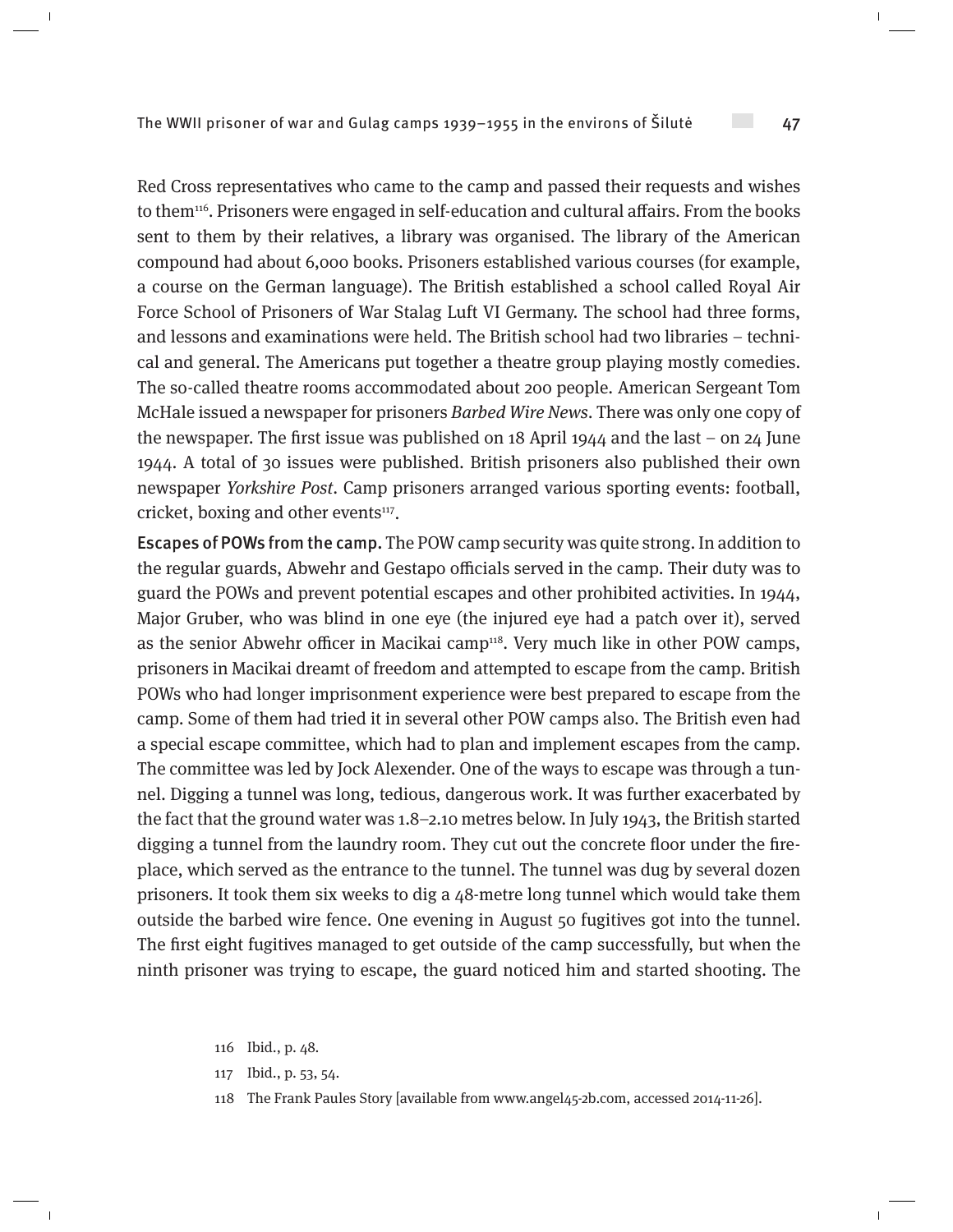

 $\bar{\mathbb{L}}$ 

 $\overline{1}$ 

Plan of the 'American zone' of the POW camp as drawn from memory by American pilots, former prisoners of the camp in Macikai, S. Mėlinauskas, Macikai: Sugrįžimas atminties takais

 $\bar{1}$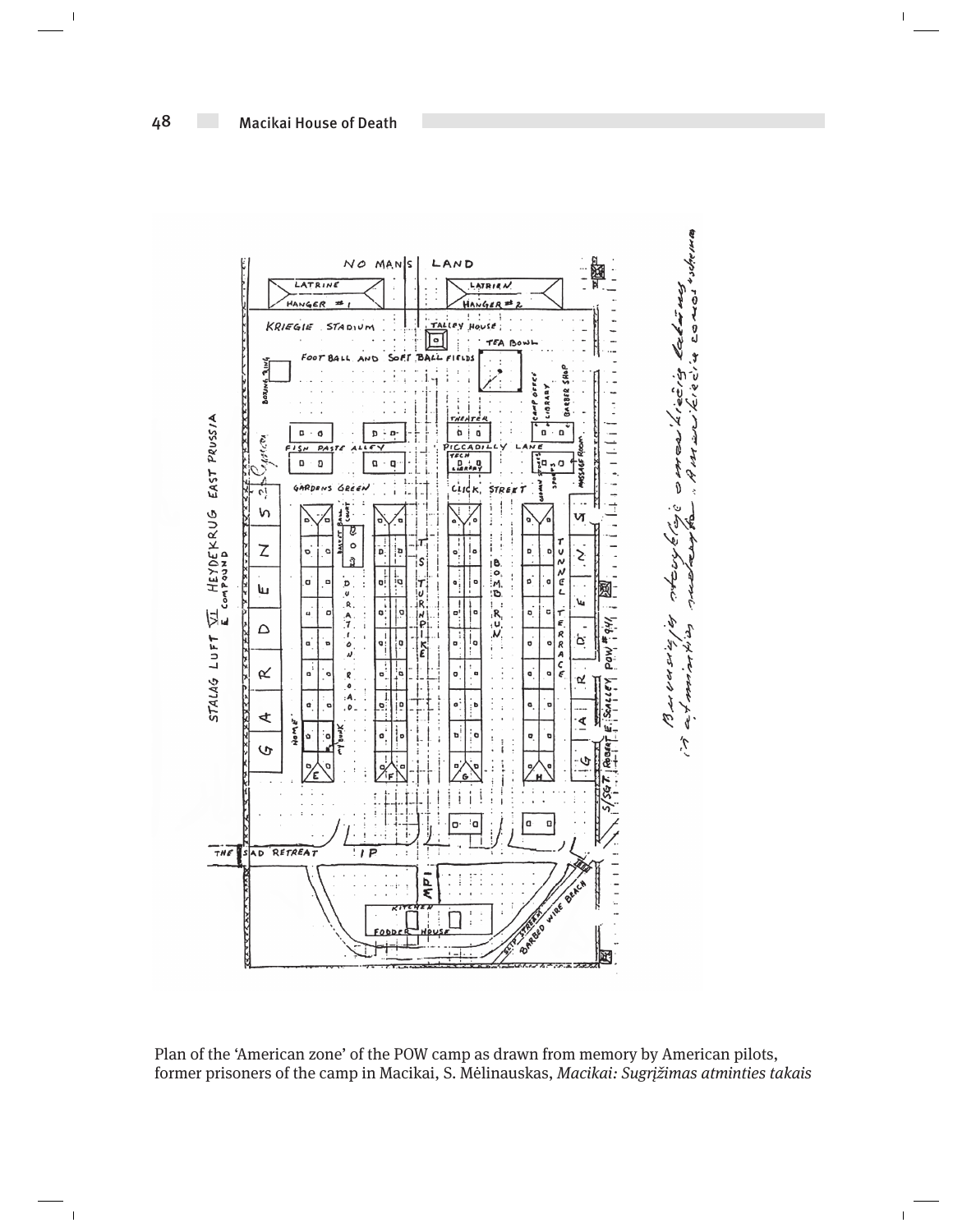alarm went off in the camp and the long preparations for the escape operation failed. Within two weeks the Germans caught the prisoners of war and brought them back to the camp. By that time some prisoners had already managed to get to the Baltic Sea and were about to travel to Sweden by sea<sup>119</sup>.

At the end of 1943, British POWs had a well-functioning system for organising escapes from Macikai. The prisoners managed to recruit two persons who worked in the camp – a guard called Sommers, who considered himself a Pole and belonged to a secret Polish organisation, and German officer Adolf Munkert, who hated the Nazis. Both of these provided prisoners with important information and with items and documents required for an escape. The British were getting ready to flee from Macikai to the ports of the Baltic Sea where they would board Swedish commercial ships and escape to freedom. Sergeant George Grimson was the first to escape. Dressed in a German military uniform and with forged documents he left the camp on 21 January 1944 and went looking for Swedish sailors. He succeeded in reaching the environs of Gdańsk and settled in the village where the Sommers' family lived. Later he moved to a nearby forest warden's house. Grimson maintained contact with the rest of his friends in Macikai through Munkert. Grimson found out that Swedish ships did not call into Klaipėda, so it was impossible to escape from there. However, Paddy Flockart, who escaped later, was able to get to Gdańsk, reach Stockholm on a ship, and then get to England. On 5 March 1944, prisoner Jock Callender escaped from Macikai. However, his subsequent fate is unknown. He most probably fell into the hands of Gestapo and was shot<sup>120</sup>. On 16 March 1944, British Master Sergeant E. P. Lewis escaped from the camp. He arrived at the port of Gdańsk, a German guard tried to detain him. Lewis tried to flee, but was seriously injured and died a few hours later in the hospital. On 3 April 1944, two British pilots of Jewish faith Jack Gilbert and Townsend-Coles left the camp with forged documents. They got to Gdańsk and met up with Grimson. In the port Gilbert succeeded in getting onto a Swedish ship and escape, but his friend was arrested by a German guard. Townsend-Coles was transported to a jail in Insterburg (now Chernyakhovsk, Kaliningrad Oblast, Russia). Grimson took the same train in which Townsend-Coles was transported hoping that he would somehow be able to help his arrested friend, but this was impossible to achieve. Townsend-Coles was imprisoned in various prisons, then sentenced to death and executed. All traces of Grimson also disappeared in Insterburg<sup>121</sup>. The camp administra-

- 119 S. Mėlinauskas, Macikai: Sugrįžimas atminties takais, p. 59–63.
- 120 J. Dominy, The Sergeant Escapers, London, 1974, p. 92, 94; S. Mėlinauskas, Macikai: Sugrįžimas atminties takais, p. 67, 68.
- 121 J. Dominy, The Sergeant Escapers, p. 102; S. Mėlinauskas, Macikai: Sugrįžimas atminties takais, p. 68–70.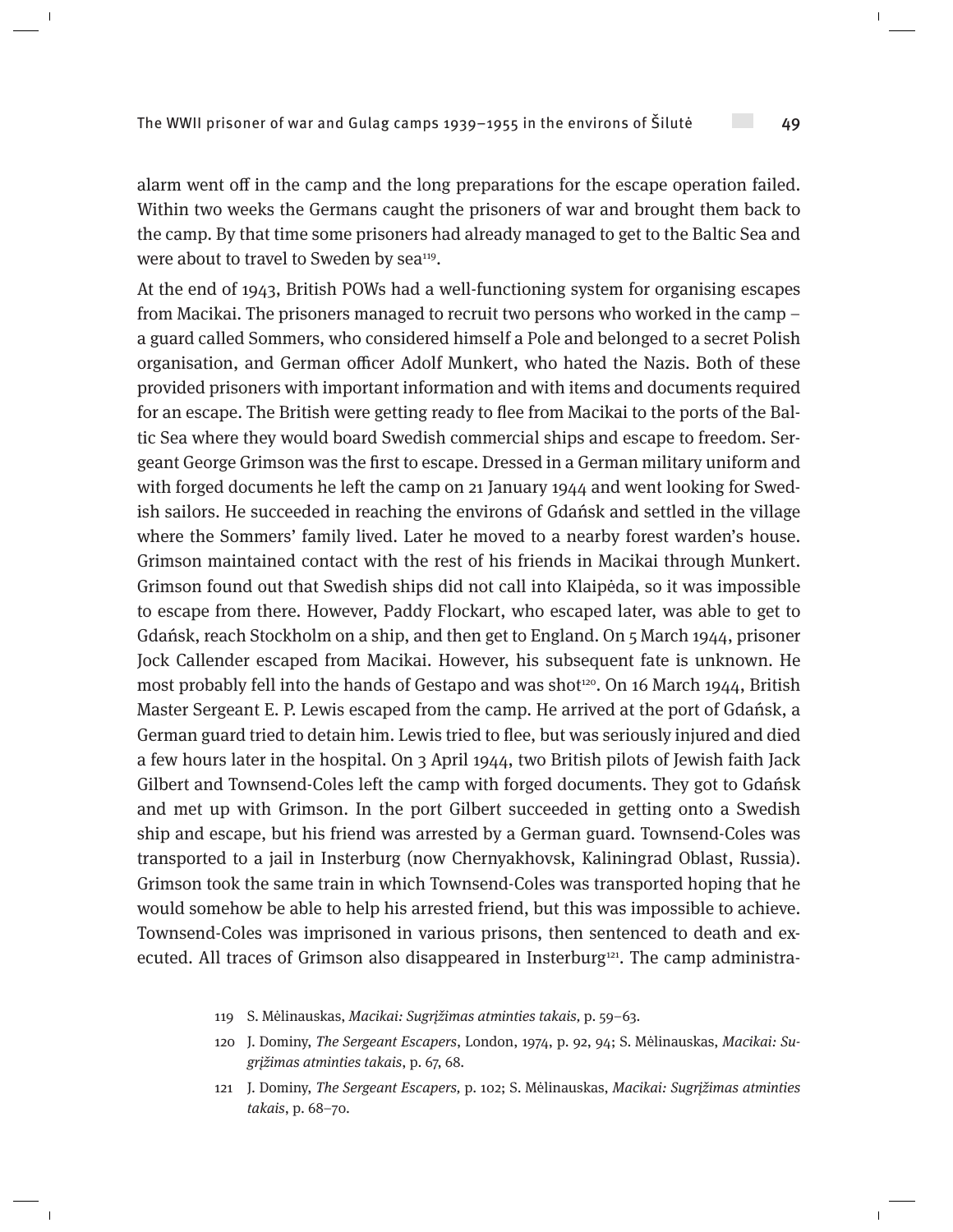$\overline{\phantom{a}}$ 

 $\overline{1}$ 

tion and the Gestapo gradually managed to track the British escape system and people who supported the fugitives. Sommers was the first to be identified and arrested. Fearing that he would break under torture and reveal secrets, Sommers committed suicide. Subsequently, Munkert was also arrested. After brutal interrogations he was executed. The Gestapo arrested 15 Germans suspected of assisting prisoners. Some of them were later shot dead. As a result, civilian Poles and Germans who worked in the camp were removed. Six British prisoners considered as extremely dangerous were transferred to other camps<sup>122</sup>. On the night of 29 April 1944, American prisoners George B. Walker and Ed Jurist tried to escape from the camp. The guards shot Walker at the camp fence and Jurist was arrested<sup>123</sup>.

Medical care. German officer Walter Müller (b. 2 January 1897) served as a medic at the POW camp in Macikai intermittently between September 1942 and February 1943. He was in charge of the camp pharmacy. Russian prisoners who fell ill were not treated on the site, but were taken to the barracks in Šilutė. One barrack was for the medics, another – for the pharmacy, third – for German soldiers, and the fourth contained about 80–100 Russian POWs. The POW barracks were fenced with barbed wire and guarded. Dr Hungerecker from Königsberg was the camp sanitation/medical chief with a team of about 13–15 medics. In 1942, there were around 5,000–6,000 Soviet POWs, although according to the official statistics on 1 February 1942 there were only 1,812 and on 1 December 1942 only 825 POWs. Dr Baumann, born in Odessa, was among the prisoners. His task was to determine whether a prisoner was healthy or sick. Another Russian doctor Kolokov also worked at Macikai camp and he ordered the required medicines at Müller's pharmacy<sup>124</sup>.

On 9 April 1943, a delegation of German medical officers and hygiene specialists from Königsberg, Insterburg and other areas visited Stalag Luft VI in Šilutė. At that time there were no western POWs in the camp. The plan was to house 2,000–2,500 captured British and American soldiers and officers. They were to be accommodated in a 150-metre long barracks divided into separate areas for 40–50 people each, but during the visit the barracks had not yet been fitted out at all. The barracks were to have large windows and electricity, and the members of the German delegation considered them to be sufficient from the hygienic point of view. The camp was equipped with washrooms and water

- 122 J. Dominy, The Sergeant Escapers, p. 102–109; S. Mėlinauskas, Macikai: Sugrįžimas atminties takais, 71–72.
- 123 S. Mėlinauskas, Macikai: Sugrįžimas atminties takais, p. 73.
- 124 Interrogation protocol of 27 October 1970 and 16 January 1975 of Walter Müller, BAL, B 162/6574, l. 1352–1355, 1356–1359.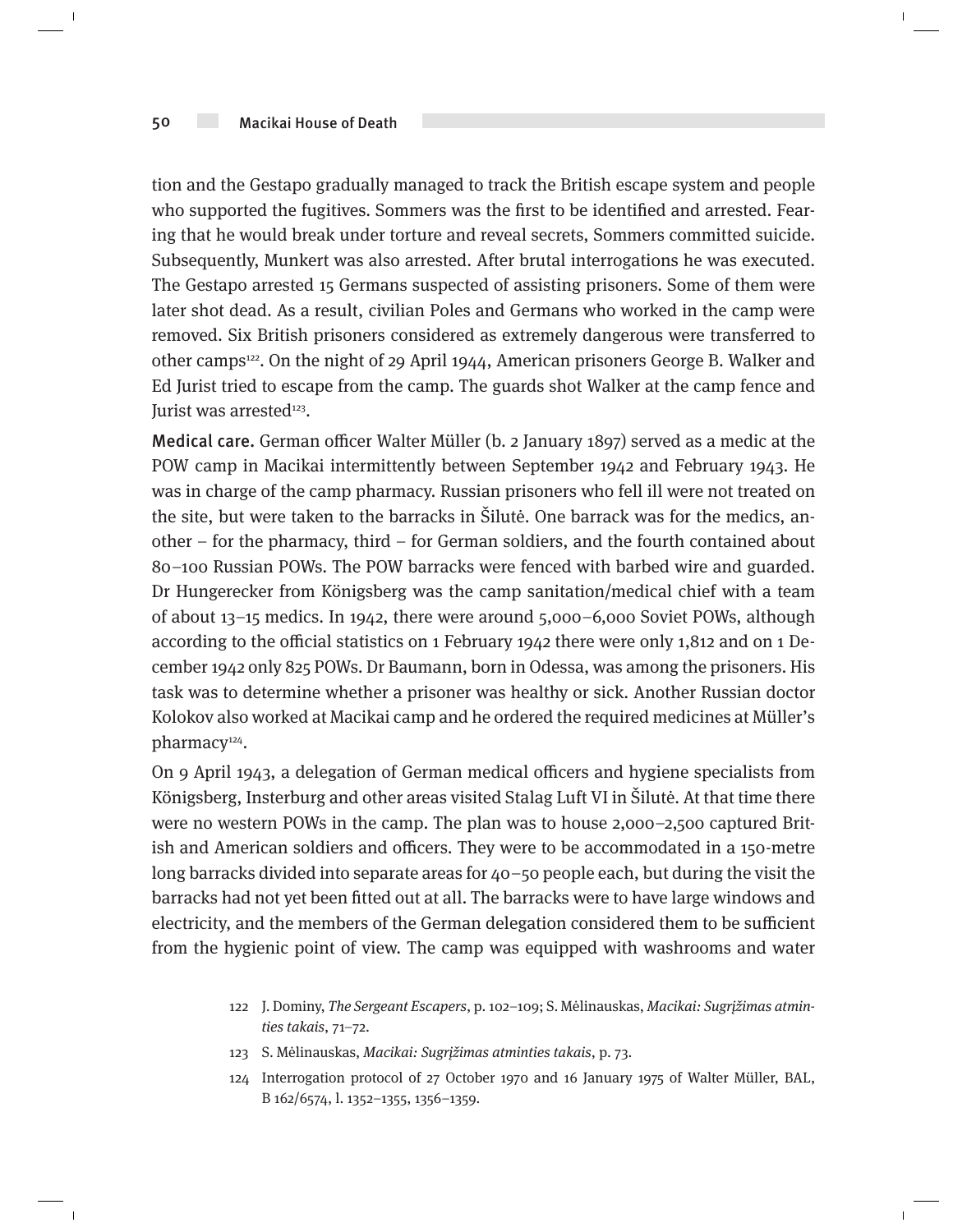filtration systems. Water quality was tested and was recognised as compliant with the rules of hygiene. Louse treatment premises were built near the main barracks. Soviet POWs who worked on the extension and fitting out of the camp had to visit these premises regularly. At the time of the visit of the delegation, the camp hospital was just being fitted out in one of the wooden barracks. A large kitchen was also under construction in a brick building. Members of the delegation concluded that the sanitary conditions were good and the camp was prepared properly for the prevention of the spread of infectious  $diseases<sup>125</sup>$ .

On 23 June 1943, chief medical doctor Schatz of Königsberg District Staff paid a visit to the camp and prepared a report on his visit. Dr Schatz wrote that the camp was about 3 km from Šilutė and was not reachable by public transport. The camp consisted of three main parts: 1) British POW camp, which during Dr Schatz's visit contained 1,200 British prisoners, former air force pilots, and the number of prisoners was approaching 2,000; 2) Russian POW camp – Russians did a variety of fitting out works of the camp; 3) the commandant's office, guard accommodation, and utility buildings. German guards lived in wooden barracks, which were kept clean and ventilated. Barracks were heated with stoves. The kitchen for the guards was in a former barn, hygiene conditions were rather poor and there was a lack of cold storage. German guards complained to Dr Schatz about the poor supply of food<sup>126</sup>. The camp hospital was in a barracks which was not well insulated. There were 8 beds and 4 patients in hospital during Dr Schatz's visit. The cabinet for medicines was not yet installed in the hospital. Between 20 and 25 patients visited the medical officer/dentist daily, including POWs. Dr Schatz gave quite a positive evaluation of the work of the camp medical doctor Legler, who spoke Russian and English. There was another medical doctor Pflaum in the camp. In addition to these two doctors, there was a team of 11 medics<sup>127</sup>. The hospital for British POWs was in temporary premises, which consisted of an examination room and two patient rooms (10 and 8 beds). During Dr Schatz's visit, construction of three much-needed large barracks for a hospital was in progress. Two barracks were to be equipped with all the necessary facilities for treatment – doctors' offices and wards and the third barracks was to be used for isolation and treatment of patients ill with infectious diseases and

- 125 Report of the delegation of German medical doctors dated 9 April 1943 regarding their visit to Stalag Luft VI in Šilutė, Federal Archive – Military Archive (hereinafter – BA-MA) in Freiburg, RL 19/5.
- 126 Report dated 28 June 1943 of chief medical doctor Schatz regarding his visit to Stalag Luft VI, BA-MA, RL 19/5, l. 2.

127 Ibid., l. 3.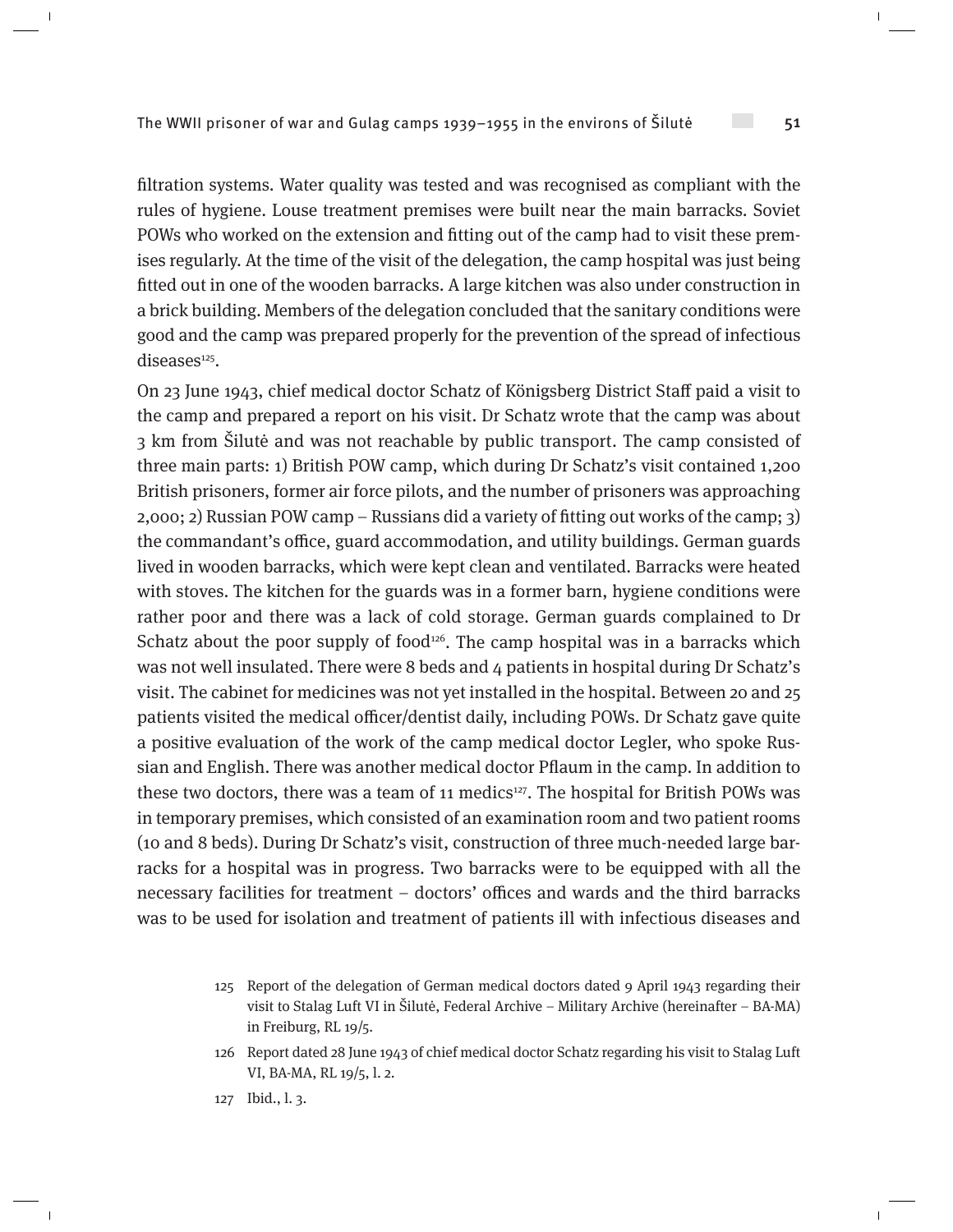#### 52 Macikai House of Death

were to contain four wards with 25 beds. The British POWs had a dentist, medic, and two assistants to the medic. There was a shortage of necessary medications and devices for dental treatment. It was expected that these were to be obtained with the assistance of the Red Cross. Dr Schatz noted that food provision to the British POWs was good, because they received extra food from their homeland<sup>128</sup>. The hospital for Soviet POWs was in a barracks, which had a waiting room, an examination room, an office for two medics, a room for patients with 14 beds, and a ward for patients with infectious diseases with 8 beds. One Soviet POW was a medic by profession. Hospital facilities were pretty clean, and as far as parasites were concerned only fleas were found. Dr Schatz noted that the general health condition of Soviet POWs was satisfactory. There were louse treatment premises near the camp and these could be used daily by up to 2,000 people. Dr Schatz noted that there was certain disagreement between the commandant and the medical officer of the camp. The commandant had forbidden doctors and medics to refer patients to the hospital in Šilutė. Summing up his impressions of the visit, Dr Schatz recommended that patients requiring surgery be referred to the hospital in Šilutė. Furthermore, in his opinion, assistance of the specialists from Tilsit lazareto should also be sought. To this end, a special agreement between the competent military sanitation facilities must be drawn up. The Abwehr officer of the camp allegedly did not object to this proposal<sup>129</sup>.

The report on the sanitary situation between 16 January 1943 and 15 July 1943 states that there were eight large POW camps in Luftgau I, i.e. Air District I. Strong wooden barracks were built in all camps. New construction was in progress in only two camps, one of them being in Šilutė. The general health condition of POWs was good; there was no increase in communicable diseases. Hospitals had sufficient capacity except for that in the Šilutė camp, which needed to be expanded. Because of good hygiene arrangements for POWs, typhus was only reported in Łódź (Litzmannstadt) POW camp (7 cases, no deaths reported). Due to the lack of X-ray machines, X-rays could be taken only in a small number of POW camps and working groups. All POWs were vaccinated against typhoid<sup>130</sup>.

On 31 August 1943, the German medical officer of Stalag Luft VI made a report regarding medical care in the camp in August 1943. The report says that the hospital (dispensary) of British POWs was fenced with barbed wire. The camp had only one portable dental

- 128 Ibid., l. 4.
- 129 Ibid., l. 4–5.

 $\overline{1}$ 

130 Report regarding sanitary situation in Luftgau I POW camps between 16 January 1943 and 15 July 1943, BA-MA, RL 19/5, l. 11–12.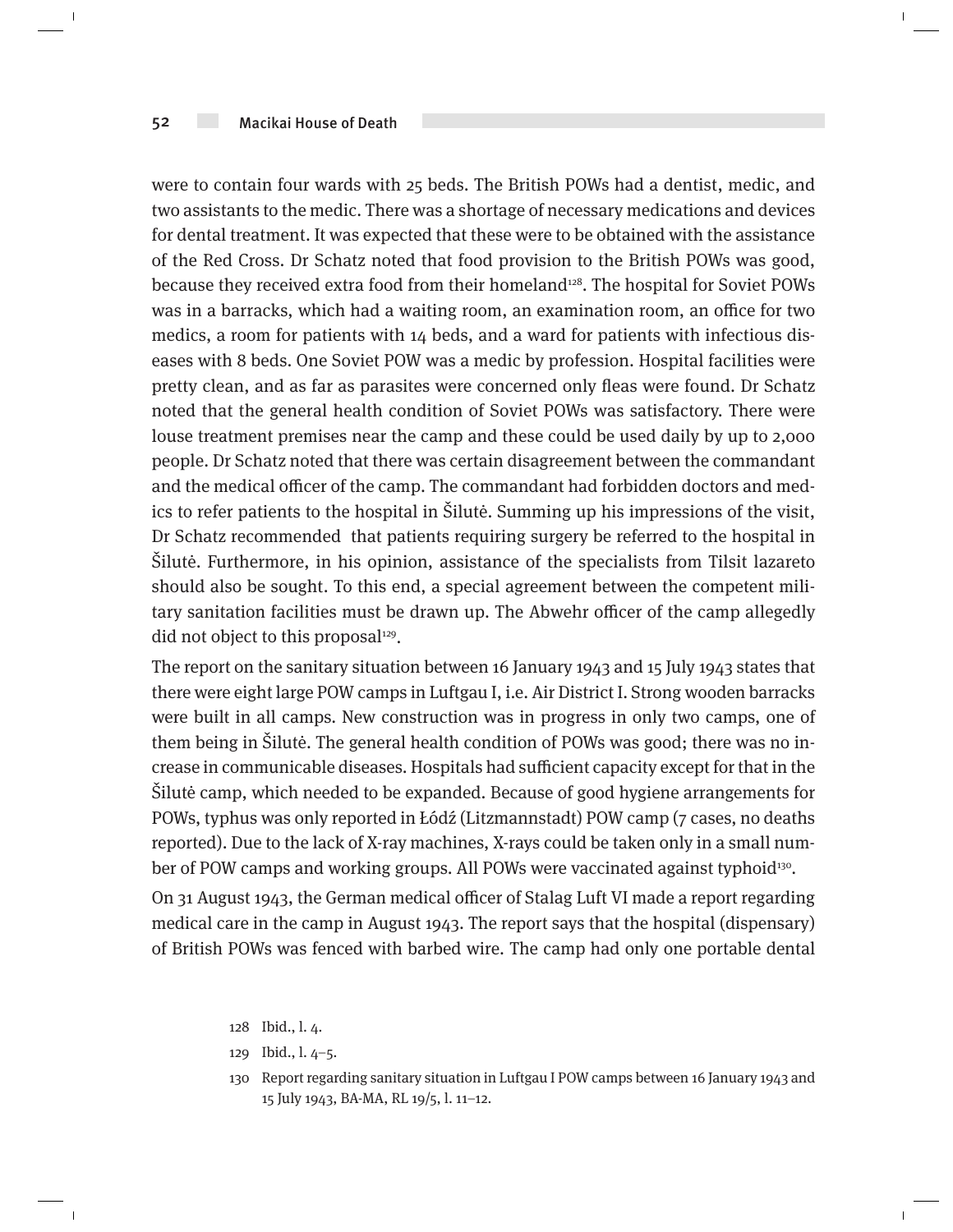treatment apparatus and this was used for German guards and civil servants, and also for Soviet POWs. Because it was impossible to provide services for all patients, German soldiers and civilians were referred to a civilian dentist. A guard post was set up at the entrance to the hospital to monitor incoming and outgoing patients. In his report the medical officer noted that the British POWs tried to get the required medical equipment through the Red Cross, but so far they had failed to get it<sup>131</sup>. According to the memoirs of the former POWs from western countries, due to the relatively low level of sanitation and the lack of clean water, many prisoners suffered from dysentery. There were around 70 beds in the camp hospital. Some of the patients stayed in their barracks. Among the prisoners of Macikai there were two qualified British physicians Forest-Hay and Paddy Pollack. In exceptional cases, the patients were transported to the hospital in Šilutė<sup>132</sup>. The mortality rate among western POWs was low. It is known that on 10 June 1944 Sergeant William F. Teaff died from diphtheria. In total three Americans and one Canadian prisoner, Keith Oliver Perry, died or were killed in Macikai camp<sup>133</sup>.

As has been mentioned above, the Red Cross parcels contributed greatly to the survival of western POWs. The American Red Cross parcel contained the following: one box of corned beef, spices, salmon, liver pate, powdered milk, instant coffee, a piece of margarine, chocolate, cheese, and a soap set; also 0.5 kg of raisins, a few pieces of sugar, a roll of toilet paper, 1–2 packets of cigarettes. According to an agreed schedule such parcels were supposed to reach each American prisoner every 1–2 weeks, but the reality was different. Clothing and footwear parcels came less frequently and often only upon an additional request.

A few memories from The Jim Champ Story:

[...] Stalag Luft VI was my first Prisoner of War camp

[...] The barracks must have been of a standard German design as these and later others were all the same, about 130 feet long, by 40 feet wide. Each barrack contained about 10 smaller rooms all entered into from a center hallway. There were 2 washrooms, without running water, just basins, (always cold), and a 2-seat pit outhouse type latrine. Each room was about 15 feet by 20 feet and it was suppose to accommodate 16 Prisoners of War with 8 wooden 3 wooden slat double bunk beds and we slept on paper mattresses filled with straw, not very comfortable. [...]

131 Report dated 31 August 1943 by the medical officer of Stalag Luft VI, BA-MA, RL 19/5.

132 S. Mėlinauskas, Macikai: Sugrįžimas atminties takais, p. 46, 48.

133 S. Mėlinauskas, Macikai: Sugrįžimas atminties takais, p. 76.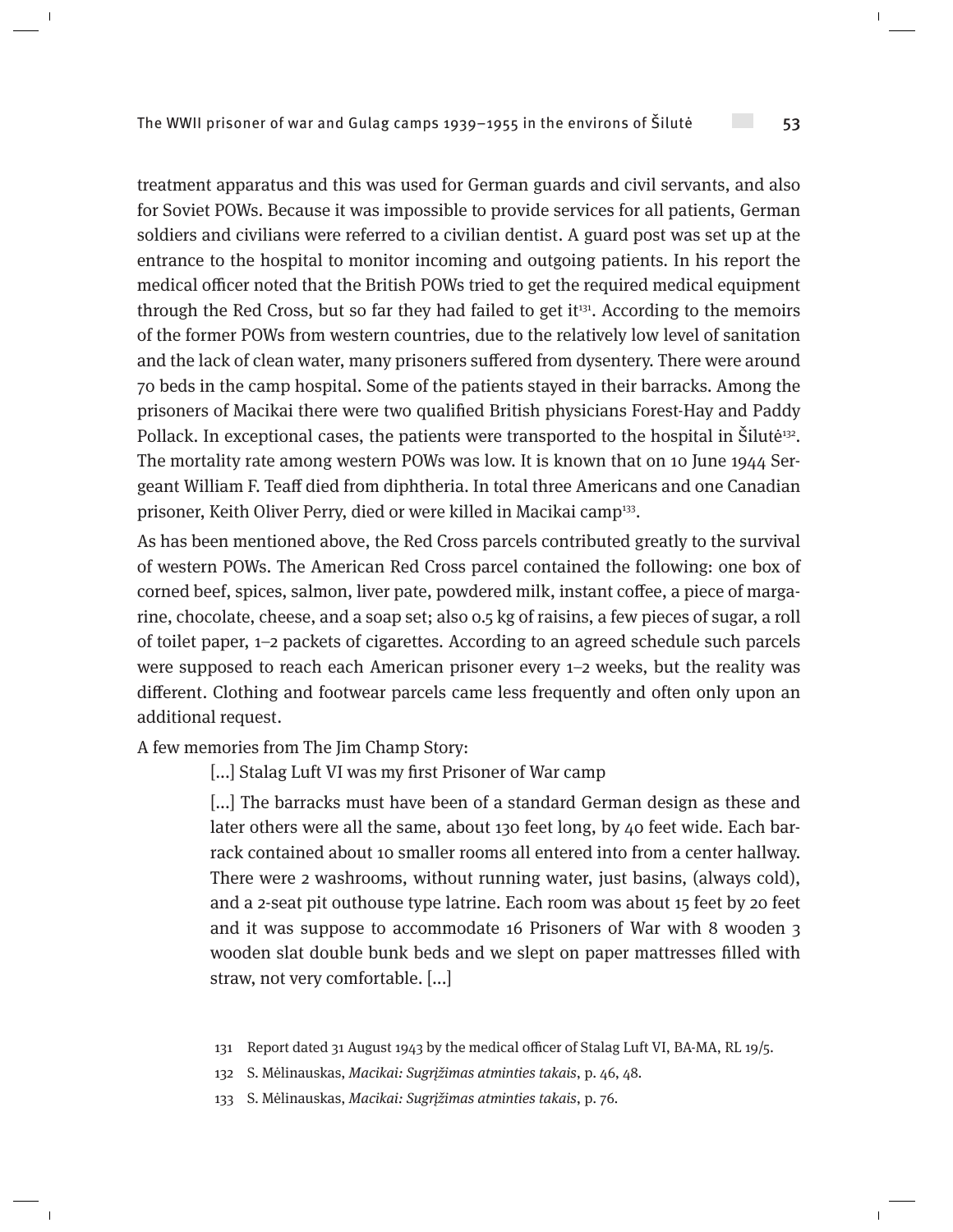$\overline{1}$ 

[...] I should also mention that there was a guard tower about every 50/75 feet around the compounds with a large spotlight and a machine gun to shoot first and ask questions last. Inside of the main fence about 8 to 10 feet in was a single wire about 15 or 18 inches high that no one was to step inside of or they would be shot on the spot, and questions asked later. [...]

[...]some International Swedish group came and visited the camp and made sure we would receive cards, books to read, some musical instruments for the musical inclined. We were allowed to write 1 card and 1 victory type letter home a month. We could receive as much mail as was sent to us supposedly, but not much mail was received by anyone. [...]After awhile we received the promised paper back books, cards, musical instruments, etc. [...] Some of the musicians in our POW camp formed a nice band and played concerts of good old American music and the there were some theatrical skits played by some of the guys on a makeshift stage. [...]

[...] [I] learned to play bridge and pinochle card games, though I have since forgotten how to play them now. [...]

[...] Another vivid image is the damn louse infestation in our clothes. We were only allowed a 2 minute cold shower about every 2 weeks or so [...].

[...] The Germans used to lock us up at sundown in our respective barracks and shuttered all of the windows too. After that the Germans would allow a bunch of big police dogs roam the compound all night long. [...]

 [...] The Germans made sure that we never got too comfortable as if that was possible under these horrible conditions of life. [...]<sup>134</sup>

# **Penalties for violations of the established rules for the treatment of prisoners of war**

The Nazis promoted an overall atmosphere of suspicion and mistrust. Citizens were encouraged to report to the National Socialist German Workers' Party and other authorities about those persons who violated the laws and orders of the Third Reich. As a result, in examining how Germans treated POWs sent to work for them, the first fact that strikes is the abundance of reports on those who in one way or another way violated the order about the treatment of POWs by the communicating in a friendly and humane way with prisoners. Sometimes this served as a means for neighbours of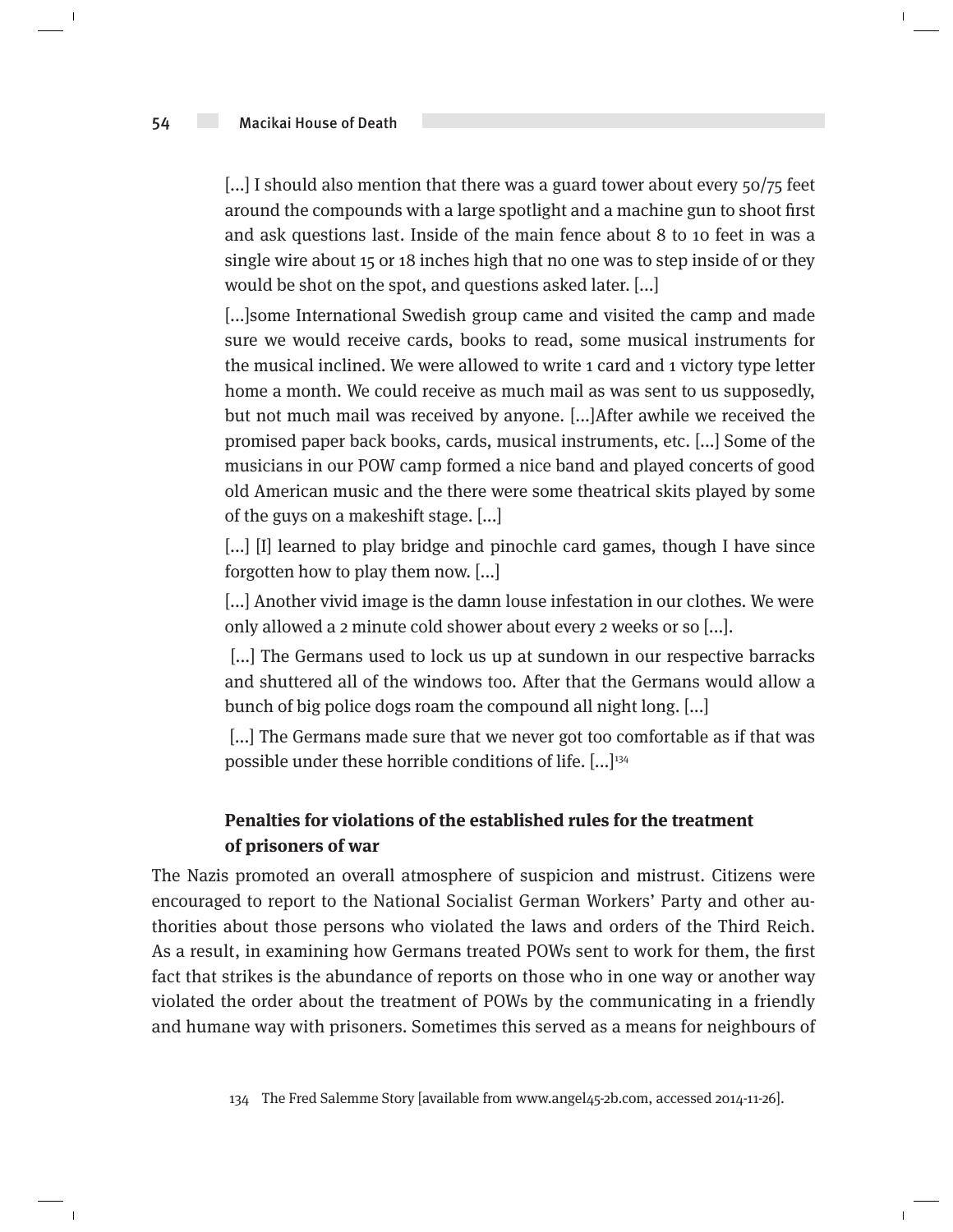residents of the same village to get even on certain matters, take revenge, etc. German farmers were forbidden even to eat with POWs at the same table, let alone other 'transgressions' of larger proportions. German women who had intimate relations with POWs were shunned and punished. In late September 1940, farmers in Versmininkai (Wersmeningken) Village of Šilutė County were threshing grain and had several Belgian POWs helping the German farmers. During the lunch break farmers shared food and a drink with prisoners. They were reported to the authorities and the prosecution service and courts started investigating the case. Consequently, Davidas Woska received a penalty of RM 70, Helene Mauritz – RM 70 and Michael Margies – RM 35 for behaviour with POWs that was prohibited. All the convicted farmers were from Versmininkai Village<sup>135</sup>.

Between 1 January 1942 and 30 September 1942, Šilutė District Court sentenced three women for unacceptable treatment of war prisoners. One married couple was charged for giving cigarettes and tobacco to French POWs in 1941. Another married couple was charged for eating at the same table with the French POW who worked for them. In both these the penalties were from RM 50 to 70 RM<sup>136</sup>.

On 27 August 1942, Šilutė First Area District Court sentenced farmer's wife Martha Schaar (b. 1920) from Lašai (Laschen) Village to three months in prison for breaching the rules for treatment of POWs. On 10 October 1942, her appeal regarding the judgment was dismissed by Šilutė Court. Her appeal for pardon submitted by her lawyer stated that Schaar's husband had been drafted into the Wehrmacht in 1940. Together with one Lithuanian and three German workers she had to manage a farm of 134 morgen. For a short period of time – between November 1941 and the end of April 1942 – a Belgian POW worked on her farm. He was often visited by a French POW who worked on the neighbouring farm. The neighbour then reported Schaar to the authorities saying that allegedly she was having a prohibited relationship with the French POW. Although the investigation showed that there was no intimate relationship between Schaar and the POW and only some minor violations of behaviour with POWs were identified. Schaar's husband made no claims against his wife and continued to maintain normal relations. Due to the stress caused by the legal proceedings, at the beginning of October 1942 Schaar suffered a miscarriage. The lawyer asked that

- 135 Letter dated 30 November 1940 from the senior prosecutor of Klaipėda to Šilutė District Court, LCVA, f. 1573, ap. 7, b. 919, l. 27, 39, 44–45.
- 136 Letter dated 28 October 1942 from Šilutė District Court to the president of Klaipėda Land Court, ibid., b. 44, l. 31 a.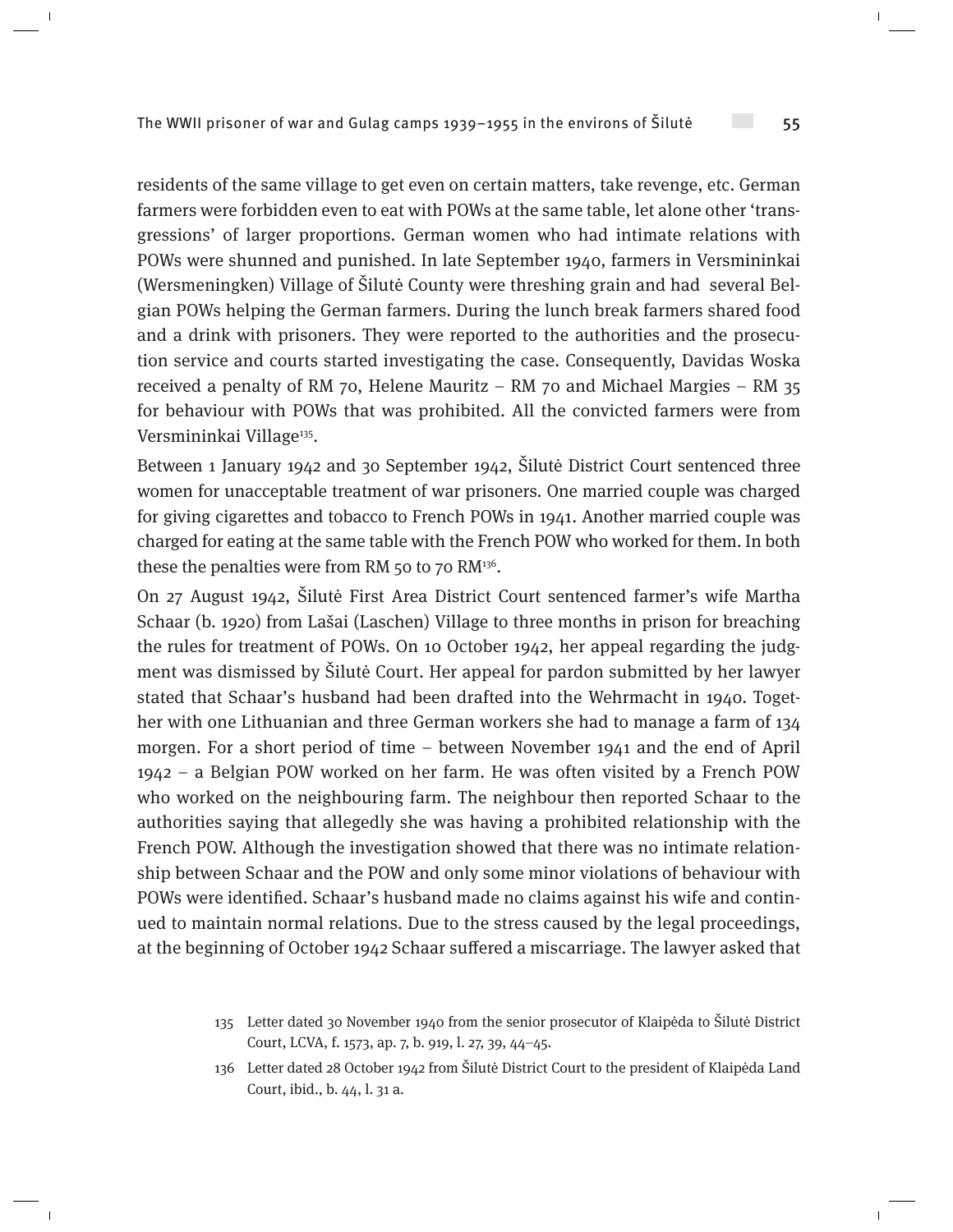### 56 Macikai House of Death

 $\overline{\phantom{a}}$ 

 $\overline{1}$ 

her sentence be reduced or that she be allowed out on probation<sup>137</sup>. Jean Stilman (b. 27) March 1917), the Belgian POW who worked for Schaar was also interrogated. He testified that from 1 November 1941 he worked for Schaar at Lašai Village. Sometimes French prisoners of war Andre Leveque and Armand Mangault visited him. The Belgian POW saw that Schaar and Leveque often joked together, but he never noticed that there was anything intimate about their relationship and never saw them alone in one room<sup>138</sup>. Andre Leveque (b. 12 December 1915), a French POW who worked for the neighbour, Marie Richter, was also interrogated. He testified that Schaar flirted with him and invited him many times to visit her, but he only visited his Belgian friend Stilman. Leveque strongly denied having had any sexual relations with Schaar, although he said she had seduced him, but he never even kissed Schaar<sup>139</sup>. During the interrogation, Schaar denied the allegations of the French POW that she had allegedly tried to seduce the Frenchman and explained that Leveque who knew little German did not understand her jokes<sup>140</sup>. Having regard to the request of the lawyer and the testimony of witnesses, on 25 November 1942 the senior prosecutor of Klaipėda put Schaar on trial probation until 1 January 1946. She was ordered to pay a penalty in the amount of RM 150 and the court costs<sup>141</sup>.

Hedwig Franziska Pluschkewitz (b. 17 June 1919) who lived in Barzdėnai (Barden) Village of Šilute County was sentenced by the Special Tribunal (Sondergericht) in Königsberg on 29 April 1943 to two years in prison for having sexual relations with a Belgian POW, as a result of which she became pregnant and in January 1943 gave birth to her daughter Monica Sybilla. Pluschkewitz also had to pay the court costs<sup>142</sup>.

On 21 October 1943, the Youth Court (Jugendgericht) in Šilutė sentenced Helene Petereit (b. 16 February 1927), an auxiliary worker from Šilutė, to four months in prison for improper behaviour with POWs<sup>143</sup>. Petereit was sent to prison in Marienburg<sup>144</sup>.

- 137 Appeal for pardon dated 20 November 1942 from lawyer Schneidereit to Šilutė Court, ibid., b. 916, l. 113–114.
- 138 Inquiry protocol of 18 April 1942 of Jean Stilman, LCVA, ibid., l. 16.
- 139 Inquiry protocol of 18 April 1942 of Andre Leveque, ibid., l. 17.
- 140 Interrogation protocol of 19 May 1942 of Martha Schaar, ibid., l. 22.
- 141 Ruling of the senior prosecutor of Klaipėda dated 25 November 1942 in the Case of Martha Schaar, ibid., l. 116–117.
- 142 Letter dated 6 March 1943 from NSDAP of Šilutė County to NSDAP of Elchniederung County (now Kaliningrad Oblast), ibid., f. 1684, ap. 1, b. 344, l. 2, 5, 6.
- 143 Letter dated 2 November 1943 of the governor of Šilutė County to the head of Šilutė NS-DAP, ibid., b. 342, l. 1.
- 144 Letter dated 20 November 1943 from the head of Heydekrug-West NSDAP group to the authorities of NSDAP of Šilutė County, ibid., l. 5.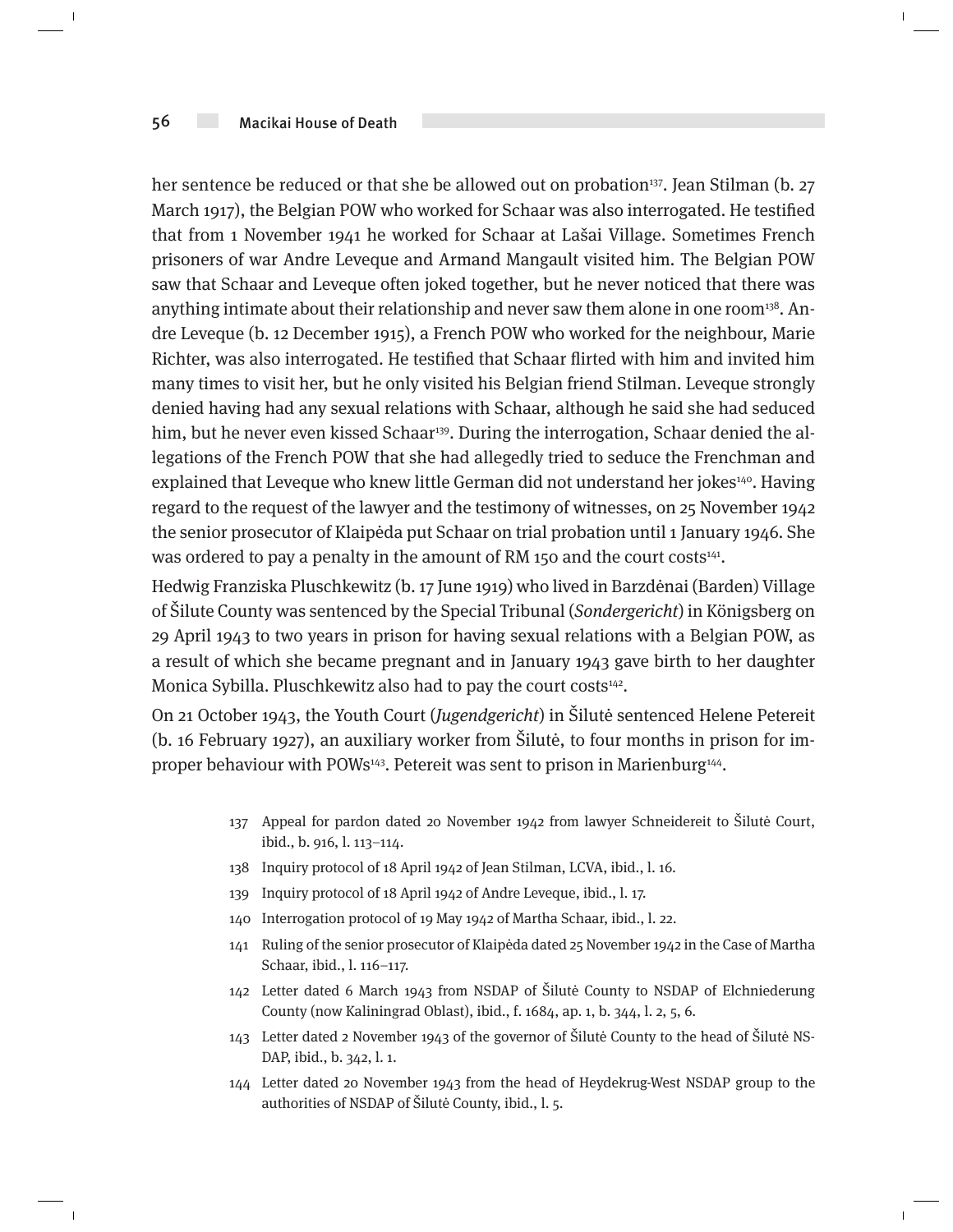In November 1943, the Gestapo conducted an investigation regarding the Grossmann family from Gurgždžiai (Gurgsden) Village. The family had a Belgian POW, Marcel Bourleau (b. 7 February 1917), on their farm with whom they interacted in a friendly manner, ate together in the kitchen, etc. The Gestapo suspected that the hosts allowed the Belgian POW to listen to banned radio stations145. On 16 March 1944, Šilutė County Court ordered farmer Fritz Grossmann (b. 25 March 1879) and his wife Martha Grossmann (b. 23 December 1896) to pay a penalty of RM 60 each for prohibited conduct with a POW. Since they had no money to pay the fine, they received a jail sentence equivalent to 3 RM per day. They also had to pay the court costs. The Grossmanns were sentenced according to the regulations of the Protection of Defensive Capacity of the German People (Verordnung zur Ergänzung der Strafvorschriften zum Schutz der Wehrkraft des Deutschen Volkes) adopted on 25 November 1939. The court was lenient in its punishment having regard to the age of the defendants, Fritz Grossmann's contribution to Germany in WWI and the fact that they had no previous convictions<sup>146</sup>.

On 14 March 1944, Šilutė Youth Court sentenced Lydia Drosdatis (b. 25 December 1927), a maid, to five months in prison for prohibited conduct with POWs. She was accused of hugging and kissing a French POW in May 1943 at the farm of farmer Mauritz in Aukštumalai? (Augstumalmoor) Village. The court judgement was based on the supplements to the regulations of the Protection of Defensive Capacity of the German People<sup>147</sup>. Erika Markschat (b. 1918), a farm worker from Lapaliai (Lapallen) Village, who communicated with the French POWs together with Drosdatis, was arrested on 19 July 1943 and on 19 August 1943 sentenced by Šilutė District Court to six months in prison by, including the time spent in custody prior to the court case<sup>148</sup>. In this case, two French POWs were questioned. Joseph Prost (b. 1908, Bel. No 59286), who was captured on 23 June 1940 and who, starting from 1 July 1941, worked for farmer Swars Jonaten in Jonaičiai Village, denied having had any intimate relations with German girls<sup>149</sup>. The other French POW, Laurent Beaumartin (b. 1913, Bel. No 15243), who worked for the same farmer as Prost, also denied having any intimate relations<sup>150</sup>.

- 145 Letter dated 27 November 1943 from Šilviai (Schillwen) gendarmerie, LCVA, f. 1573, ap. 7, b. 909, l. 12 a. p.
- 146 Judgment of 16 March 1944 of Šilutė District Court, ibid., l. 23, 23 a. p.
- 147 Judgment of 14 March 1944 of Šilutė Youth Court, ibid., b. 907, l. 22–23.
- 148 Judgment of 19 August 1943 of Šilutė District Court, ibid., b. 914, l. 37.
- 149 Interrogation protocol of 25 July 1943 of Joseph Prost, ibid., l. 21.
- 150 Interrogation protocol of 23 July 1943 of Laurent Beaumartin, ibid., l. 22.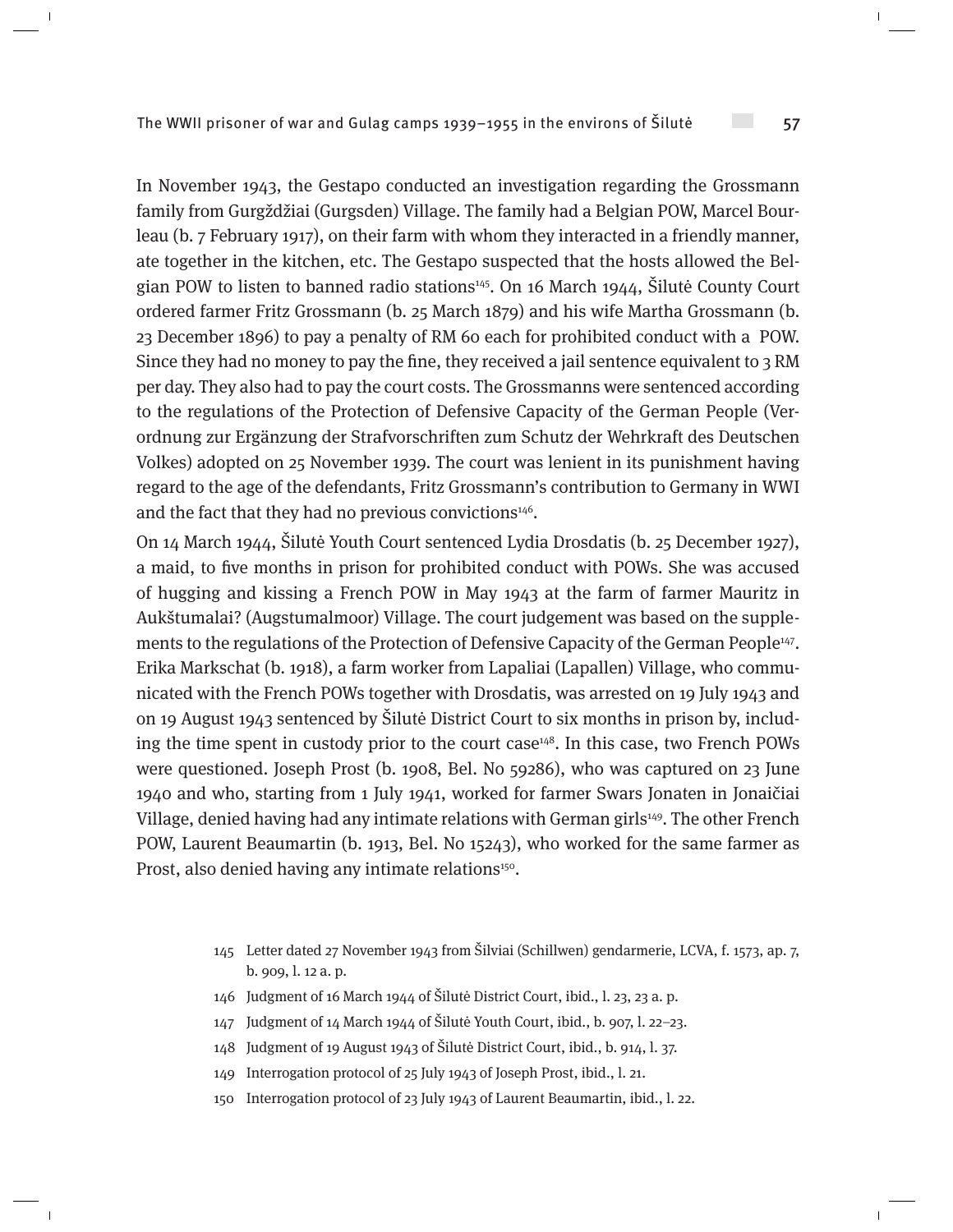$\overline{1}$ 

On 27 April 1944, Šilutė Court of First Instance sentenced Helene Rubok (maiden name Bansemier, b. 5 July 1905) from Rusnė to 10 months in prison for prohibited conduct with a Belgian POW151.

## **Fateful 1944 – evacuation of the POW camp**

In summer 1944, the Wehrmacht began to retreat and it was clear that POWs had to be evacuated. In early July the Soviet Army arrived in Lithuania. There are quite a lot of memoirs on the evacuation of POWs, which was later labelled as the 'death march', because no end of war ever saw such flows of people completely confused and going in different directions. Evacuation of POWs, concentration camps, individual camps, plants with their personnel and equipment, etc. ensued. According to the data provided by Polish historian Zygmunt Lietz, before the evacuation, there were 3,623 prisoners in Macikai, including 2,063 Americans. On 1 July 1944, there were 4,051 prisoners, including 2,403 American pilots in Stalag Luft VI $152$ .

Evacuation from Stalag Luft VI started on 14 July 1944 (Friday) and took place in several stages.

The first batch consisted of 1,100 Americans and 900 Brits. They were taken to Šilutė railway station and transported in several groups to the port of Klaipėda. At the port they were put onto (rather squeezed into) to two ships – Masuren and Insterberg. Within two days they reached Swinemunde. From there, the prisoners were taken to Stalag IV (Gross Tychow) in Poland<sup>153</sup>.

The second batch of prisoners, about 3,000 Brits, was transported from Šilutė by rail to the Polish city of Thorn (Toruń), and from there to Stalag 375. According to other sources, the second batch of evacuees was then also taken to Stalag IV where they remained until February  $1945^{154}$ .

- 151 Letter dated 25 May 1944 from lawyer O. Schneidereit to the authorities of NSDAP of Königsberg County, LCVA, f. 1684, ap. 1, b. 349, l. 7.
- 152 Z. Lietz, Obozy jeniecke w Prusach Wschodnich 1939–1945, s. 98.
- 153 Stalag Luft VI Heydekrug on the map [available from www.gps-practice-and-fun.com, p. 1, accessed 2015-01-07].
- 154 It should be noted that the numbers provided in the memoirs and other sources differ. The exact data is not available; see Stalag Luft VI Heydekrug on the map [available from www.gps-practice-and-fun.com, p. 1, accessed 2015-01-07].